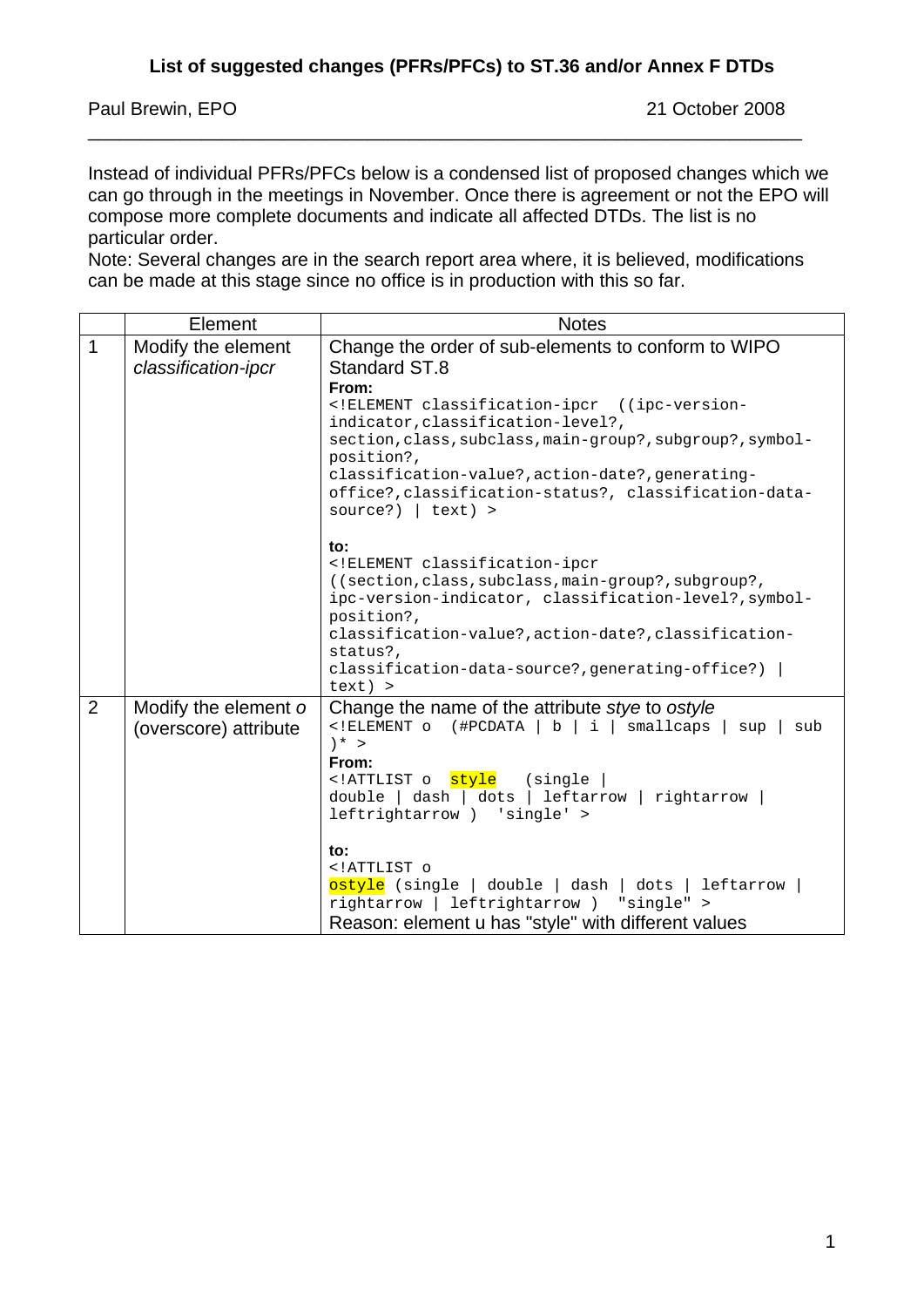| 3 | Modify the element   | Change the element to add the sub-element srep-declaration                                                      |
|---|----------------------|-----------------------------------------------------------------------------------------------------------------|
|   | srep-for-pub         | From:<br>ELEMENT srep-for-pub (doc-page+   (classification-</th                                                 |
|   | Add the element      | ipc?, classifications-ipcr?,                                                                                    |
|   | srep-declaration and | classification-national?, srep-fields-searched, srep-<br>citations, srep-incomplete-search?, srep-admin?, srep- |
|   | its sub-elements     | patent-family?)) >                                                                                              |
|   |                      |                                                                                                                 |
|   | See Annex 1 for      | to:<br>ELEMENT srep-for-pub (doc-page+   (classification-</th                                                   |
|   | more detail          | ipc?, classifications-ipcr?,                                                                                    |
|   |                      | classification-national?, srep-fields-searched, srep-<br>citations, srep-incomplete-search?, srep-              |
|   |                      | declaration?, srep-admin?, srep-patent-family?) ) >                                                             |
|   |                      | Add:                                                                                                            |
|   |                      | ELEMENT srep-declaration ((srep-declaration-subject-</th                                                        |
|   |                      | matter?, srep-declaration-part?, srep-declaration-<br>sequence-listing?, additional-info?) $ $ (heading?, p+))  |
|   |                      | $\geq$                                                                                                          |
|   |                      | ATTLIST srep-declaration phase CDATA "PCT"                                                                      |
|   |                      | ELEMENT srep-declaration-subject-matter EMPTY                                                                   |
|   |                      | ATTLIST srep-declaration-subject-matter</th                                                                     |
|   |                      | scientific-theories (yes<br>no ) #IMPLIED<br>mathematic-theories (yes<br>no ) #IMPLIED                          |
|   |                      | plant-varieties ( yes   no ) #IMPLIED                                                                           |
|   |                      | animal-varieties ( yes   no ) #IMPLIED<br>bio-processes ( $yes \mid no$ ) #IMPLIED                              |
|   |                      | business ( yes   no ) #IMPLIED                                                                                  |
|   |                      | mental-act ( yes   no ) #IMPLIED<br>games ( yes   no ) #IMPLIED                                                 |
|   |                      | $treatment-human$ ( $yes \mid no$ ) #IMPLIED                                                                    |
|   |                      | treatment-animal (yes   no ) #IMPLIED                                                                           |
|   |                      | diagnostic-methods ( yes  <br>no ) #IMPLIED<br>presentation-information ( yes   no ) #IMPLIED                   |
|   |                      | computer-program ( yes   no ) #IMPLIED>                                                                         |
|   |                      | ELEMENT srep-declaration-part EMPTY                                                                             |
|   |                      | ATTLIST srep-declaration-part</th                                                                               |
|   |                      | description ( yes   no ) #IMPLIED<br>claims ( yes   no ) #IMPLIED                                               |
|   |                      | drawings ( $yes \mid no$ ) #IMPLIED >                                                                           |
|   |                      | ELEMENT srep-declaration-sequence-listing EMPTY                                                                 |
|   |                      | ATTLIST srep-declaration-sequence-listing</th                                                                   |
|   |                      | paper ( yes   no ) #IMPLIED<br>electronic ( yes   no ) #IMPLIED                                                 |
|   |                      | late-furnishing-fee ( yes   no ) #IMPLIED                                                                       |
|   |                      | table ( yes   no ) #IMPLIED                                                                                     |
|   |                      | Reason: elements missing from search report - used/required                                                     |
|   |                      | by PCT and EPO (Form PCT/ISA/203)                                                                               |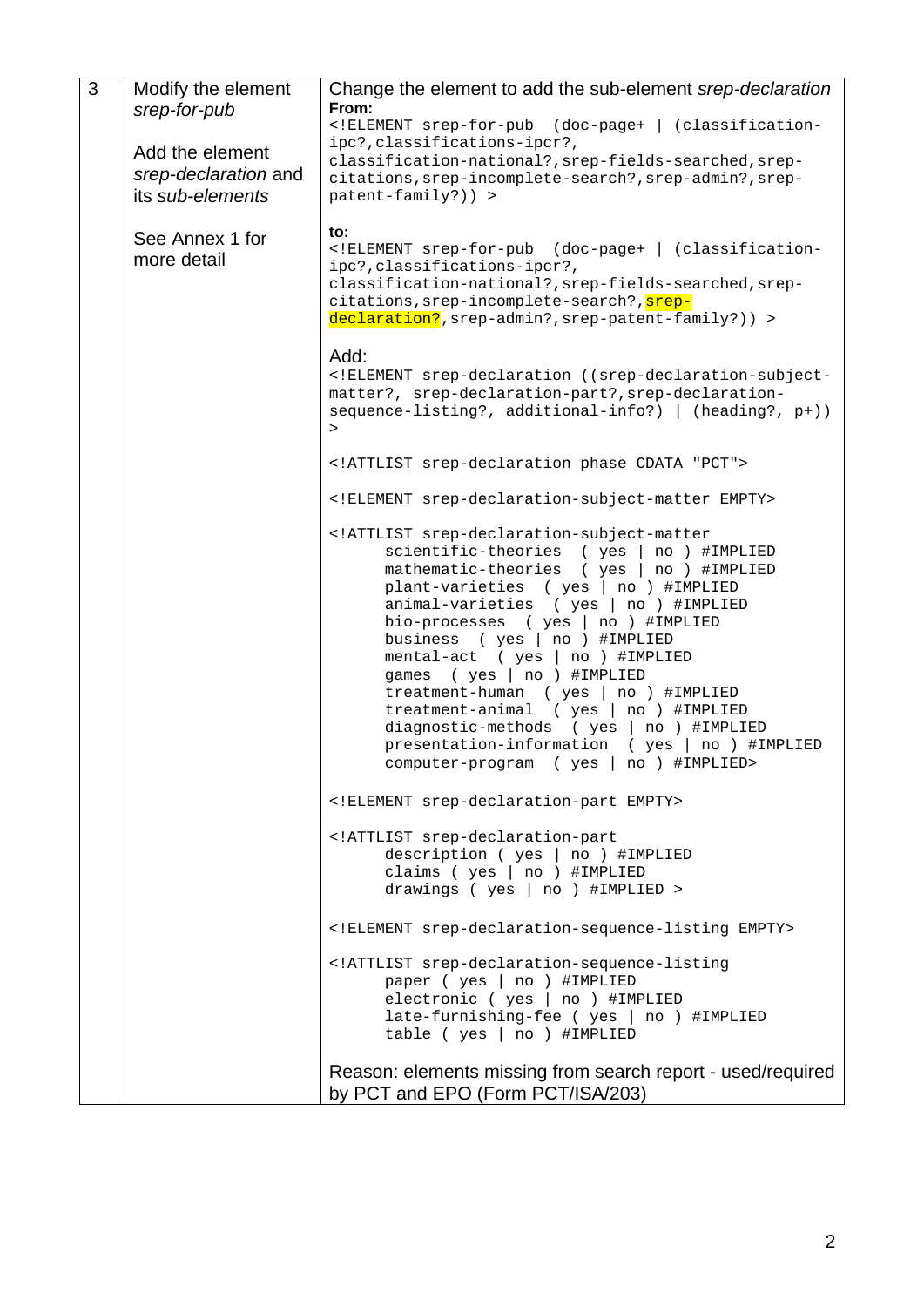| $\overline{4}$ | Modify the element     | Change the element attribute values of <i>figinfo</i> :                                       |
|----------------|------------------------|-----------------------------------------------------------------------------------------------|
|                | srep-figure-to-publish | ELEMENT srep-figure-to-publish (figure-to-publish?)</th                                       |
|                |                        | $\geq$                                                                                        |
|                |                        | <b>From</b><br>ATTLIST srep-figure-to-publish</th                                             |
|                |                        | figinfo $(1 \mid 2 \mid 3 \mid 4)$<br>#REQUIRED<br>$\, >$                                     |
|                |                        |                                                                                               |
|                |                        | to                                                                                            |
|                |                        | ATTLIST srep-figure-to-publish</th                                                            |
|                |                        | figinfo ( by-applicant   none-suggested   by-examiner                                         |
|                |                        | none )<br>#REQUIRED<br>$\rightarrow$                                                          |
|                |                        | Reason: suggestion of WIPO, more explicit, clearer.                                           |
| 5              | Modify the element     | Change the element attribute values of protest                                                |
|                | search-fee-protest     | ELEMENT search-fee-protest<br EMPTY<br>$\geq$<br><b>From</b>                                  |
|                |                        | ATTLIST search-fee-protest</th                                                                |
|                |                        | $(1 \ 2 \ 3)$<br>#REQUIRED ><br>protest                                                       |
|                |                        |                                                                                               |
|                |                        | to                                                                                            |
|                |                        | ATTLIST search-fee-protest</th                                                                |
|                |                        | (fee-paid   fee-not-paid   none)<br>#REQUIRED<br>protest<br>$\geq$                            |
|                |                        | Reason: suggestion of WIPO, more explicit, clearer.                                           |
| 6              | Modify the elements    | Change the elements maths and chemistry to add the new                                        |
|                | maths and chemistry    | sub-element fomula-text                                                                       |
|                |                        |                                                                                               |
|                | Add the element        | <b>From</b>                                                                                   |
|                | fomula-text            | ELEMENT maths<br $(img \mid (math, img?)$ ) >                                                 |
|                |                        | to                                                                                            |
|                |                        | formula-text<br>$\int \mathrm{Im} g$<br>$(\text{math}, \text{img?})$ ) ><br>ELEMENT maths</th |
|                |                        | <b>From</b>                                                                                   |
|                |                        | ELEMENT chemistry (img   (chem, img?))                                                        |
|                |                        |                                                                                               |
|                |                        | to                                                                                            |
|                |                        | (img   formula-text<br>ELEMENT chemistry</th                                                  |
|                |                        | $(char, img?)$ >                                                                              |
|                |                        | Add:                                                                                          |
|                |                        | ELEMENT formula-text<br (#PCDATA   b   i  <br>u<br>$\circ$<br>sup                             |
|                |                        | sub<br>$smallcaps)$ * >                                                                       |
|                |                        |                                                                                               |
|                |                        | Reason: formula-text allows the data entry of very simple                                     |
|                |                        | formulae without the verbosity of full mark up of maths and                                   |
|                |                        | when available for chemistry. Agreed at Trilateral level.                                     |
| $\overline{7}$ | Modify the element     | Change the element to add the sub-element heading                                             |
|                | amended-claims         | From:                                                                                         |
|                |                        | ELEMENT amended-claims (doc-page+   (claim+ ,</th                                             |
|                |                        | $amended-clains-statement*)+$                                                                 |
|                |                        | to<br>ELEMENT amended-claims (doc-page+   (heading?,</th                                      |
|                |                        | $claim+, amended-clains-statement*)+)$ >                                                      |
|                |                        | Reason: Better handling of different PCT and EPO headings                                     |
|                |                        | without relying on a style sheet.                                                             |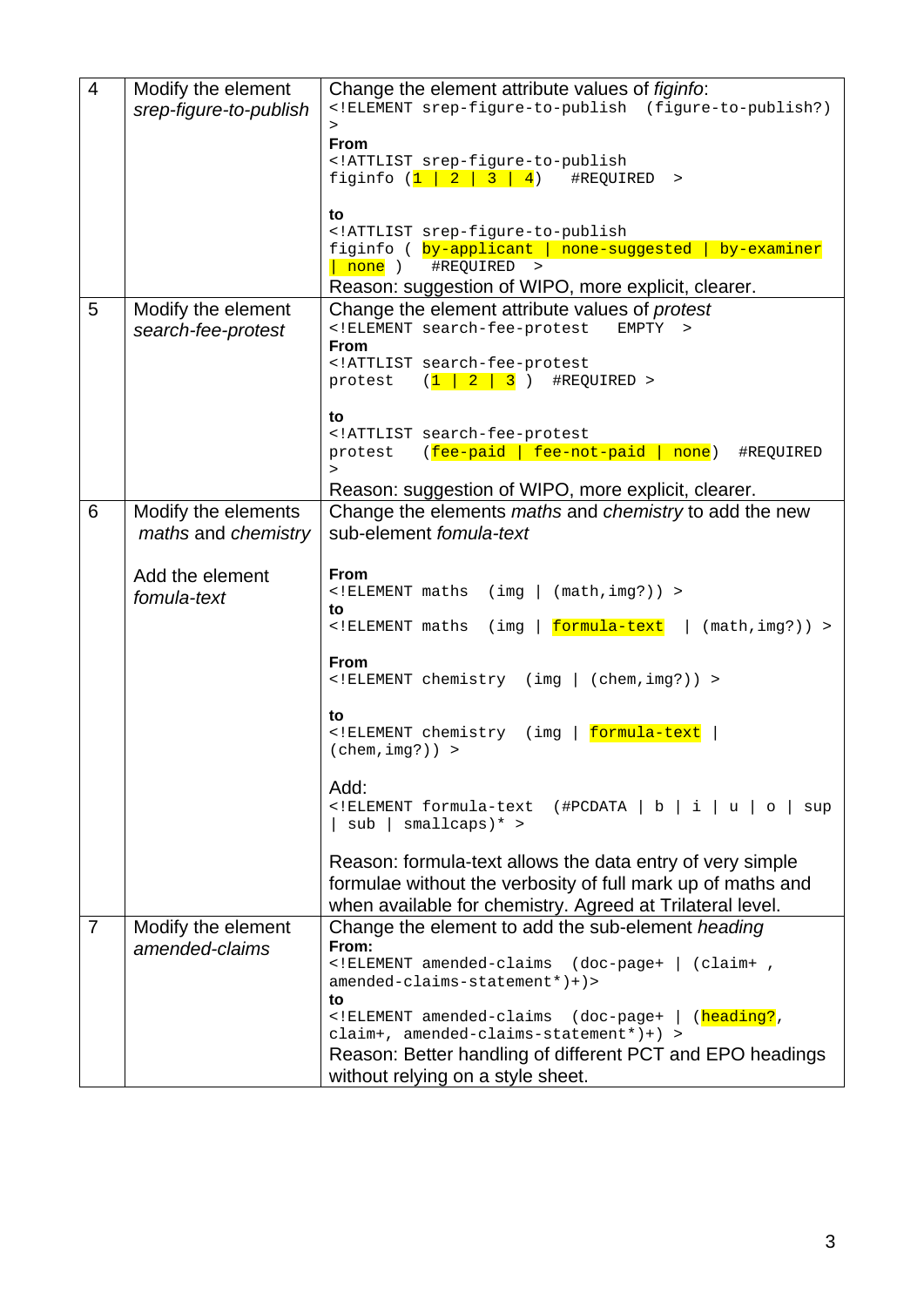| 8  | Modify the element<br>limitation-of-search      | Change the element to add attributes                                                                                                                                                                                                                                                                       |
|----|-------------------------------------------------|------------------------------------------------------------------------------------------------------------------------------------------------------------------------------------------------------------------------------------------------------------------------------------------------------------|
|    | element                                         | From:<br>ELEMENT limitation-of-search (text? , claims-<br searched* , claims-searched-incompletely* , claims-<br>not-searched*, reason-limited-search*)>                                                                                                                                                   |
|    |                                                 | to:<br>ELEMENT limitation-of-search (text? , claims-<br searched*, claims-searched-incompletely*, claims-<br>not-searched*, reason-limited-search*)>                                                                                                                                                       |
|    |                                                 | ATTLIST limitation-of-search<br CDATA #IMPLIED<br>sequence<br>CDATA #IMPLIED ><br>reason-type<br>Reason: Require a sequence indicator and the type of<br>limitation                                                                                                                                        |
| 9  | Modify the element<br>reason-limited-<br>search | Change the element to add the sub-element heading<br>From:<br>ELEMENT reason-limited-search (p+)                                                                                                                                                                                                           |
|    |                                                 | to:<br>ELEMENT reason-limited-search (heading?,p+)<br>Reason: Do not rely on style sheet for heading text.                                                                                                                                                                                                 |
| 10 | Modify the element<br>srep-search-opinion       | Change the element to correct syntax:<br>From:<br>ELEMENT srep-search-opinion (doc-page+ , (heading* ,<br $p+)+$ ) >                                                                                                                                                                                       |
|    |                                                 | to:<br>ELEMENT srep-search-opinion <mark ((doc-page+)  <br>$(heading*, p+)+) >$<br>Reason: incorrect syntax in xx-pat-doc                                                                                                                                                                                  |
| 11 | Modify the element<br>translation-of-appl       | Change the element to add the attribute<br>translation<br>ELEMENT translation-of-appl EMPTY<br>From:<br>ATTLIST translation-of-appl<br lang CDATA #IMPLIED >                                                                                                                                               |
|    |                                                 | to:<br>ATTLIST translation-of-appl<br translation (yes   no) 'no'<br>lang CDATA<br>#IMPLIED ><br>Reason: to better handle PCT form 237.                                                                                                                                                                    |
| 12 | Modify the element<br>book                      | Change the order of sub-elements<br>From:<br>ELEMENT book (text   (author*, (book-title+  <br conference) , (subtitle? , subname* , edition? ,<br>imprint?, descrip?, series?, absno?, location*,<br>isbn*, pubid?, vid?, bookno?, notes?, class*,<br>keyword*, cpyrt?, refno*, doi?, ino?, issn?)))>      |
|    |                                                 | to:<br>ELEMENT book (text   (author*, (book-title+<br conference), (subtitle?, subname*,<br>edition?, imprint?, vid?, ino?, descrip?, series?, notes?, ab<br>sno?, location*, pubid?,<br>bookno?, class*, keyword*, cpyrt?, doi?, issn?, isbn*, refno*<br>) ) ) ><br>Reason: better bibliographic practice |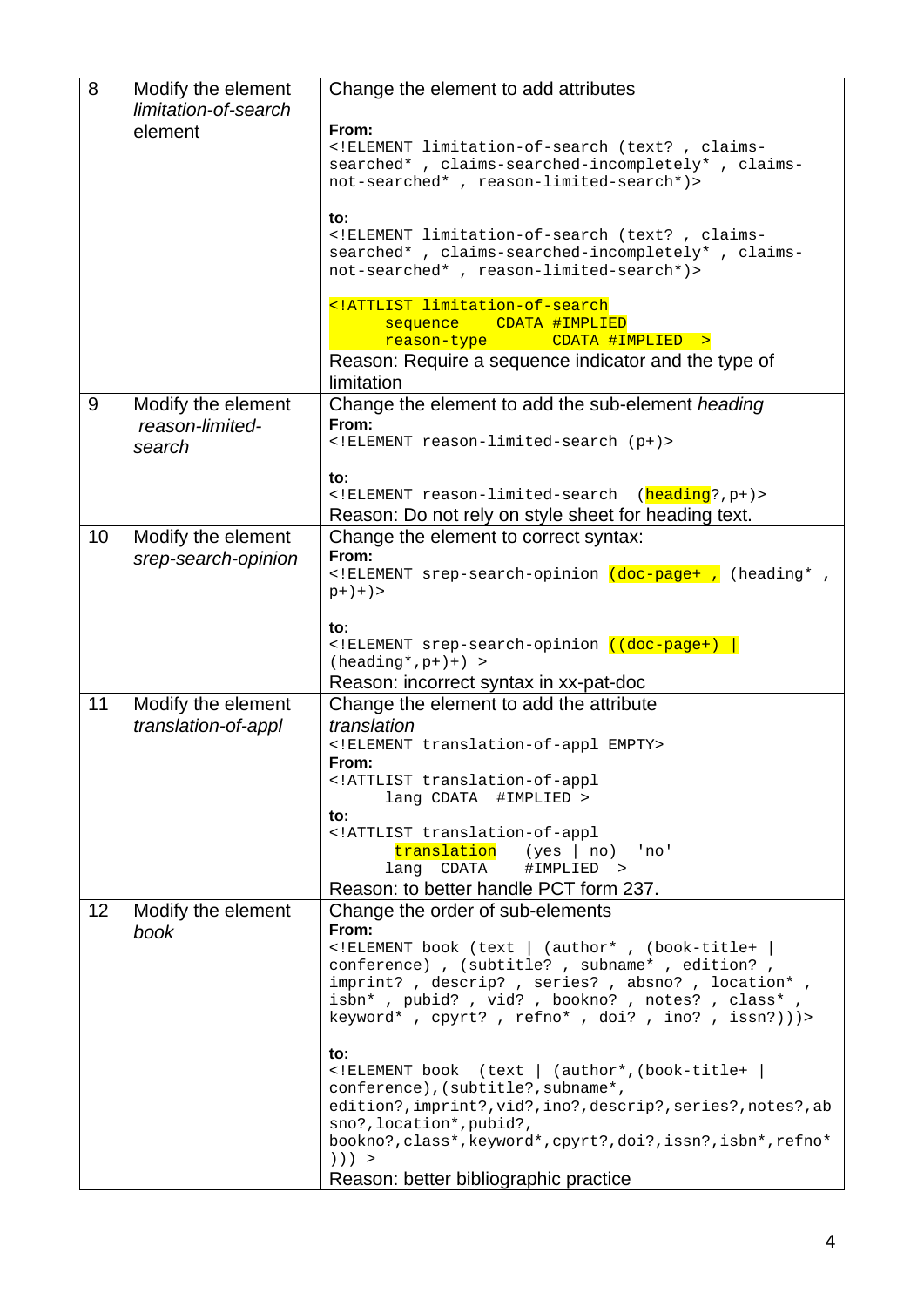| 13 | Modify the element<br>online                           | Change the order of sub-elements<br>From:<br>ELEMENT online (text   (author*, online-title*,<br hosttitle?, subname*, edition?, (serial   book)?,<br>imprint?, pubdate?, history?, series?, hostno?,<br>location? , notes? , avail , class* , keyword* ,<br>cpyrt?, issn?, isbn?, datecit?, srchterm*,<br>srchdate?, refno*, vid?, ino?, doi?, absno?))><br>to:<br>ELEMENT online (text   (author*, online-<br title*, hosttitle?, subname*, edition?, (<br>serial   book)?, imprint?, pubdate?,<br>vid?, ino?, history?, series?, hostno?, absno?, location?, |
|----|--------------------------------------------------------|----------------------------------------------------------------------------------------------------------------------------------------------------------------------------------------------------------------------------------------------------------------------------------------------------------------------------------------------------------------------------------------------------------------------------------------------------------------------------------------------------------------------------------------------------------------|
|    |                                                        | notes?, avail*, class*, keyword*, cpyrt?, doi?, issn?, isbn?,<br>datecit?, srchterm*, srchdate?, refno*)) ><br>Reason: better bibliographic practice                                                                                                                                                                                                                                                                                                                                                                                                           |
| 14 | Modify the element<br>serial                           | Change the order of sub-elements<br>From:<br>ELEMENT serial (sertitle, alttitle?, subname*,<br issue?, imprint?, pubdate?, descrip?, notes?,<br>isbn?, issn?, pubid?, vid?, ino?, cpyrt?, doi?)><br>to:<br>ELEMENT serial (sertitle, alttitle?, subname*,<br issue?, imprint?, pubdate?, descrip?, notes?,                                                                                                                                                                                                                                                     |
|    |                                                        | pubid?, vid?, ino?, doi?, issn?, isbn?, cpyrt?) ><br>Reason: better bibliographic practice                                                                                                                                                                                                                                                                                                                                                                                                                                                                     |
| 15 | Modify the name of<br>the element<br>incomplete-search | Change the element name of <i>incomplete-search</i> to srep-<br>incomplete-search. This name change should also apply to<br>the element srep-for-pub which uses the element incomplete-<br>search.<br>From:<br>ELEMENT incomplete-search (text   limitation-of-<br $search+)$                                                                                                                                                                                                                                                                                  |
|    |                                                        | το:<br>ELEMENT srep-incomplete-search (text   limitation-<br $of-search+)$                                                                                                                                                                                                                                                                                                                                                                                                                                                                                     |
|    |                                                        | From:<br>ELEMENT srep-for-pub (doc-page+   (classification-<br ipc?, classifications-ipcr?, classification-<br>national? , srep-fields-searched , srep-citations ,<br>incomplete-search? , srep-admin? , srep-patent-<br>$family?)$ )>                                                                                                                                                                                                                                                                                                                         |
|    |                                                        | to:<br>ELEMENT srep-for-pub (doc-page+   (classification-<br ipc?, classifications-ipcr?, classification-<br>national?, srep-fields-searched, srep-citations,<br>srep-incomplete-search?, srep-declaration?, srep-<br>admin?, srep-patent-family?)) ><br>Reason: consistency of element names. This proposal<br>influence PFR ST.36/2008/005 regarding "earlier search<br>request" which is under consideration.                                                                                                                                               |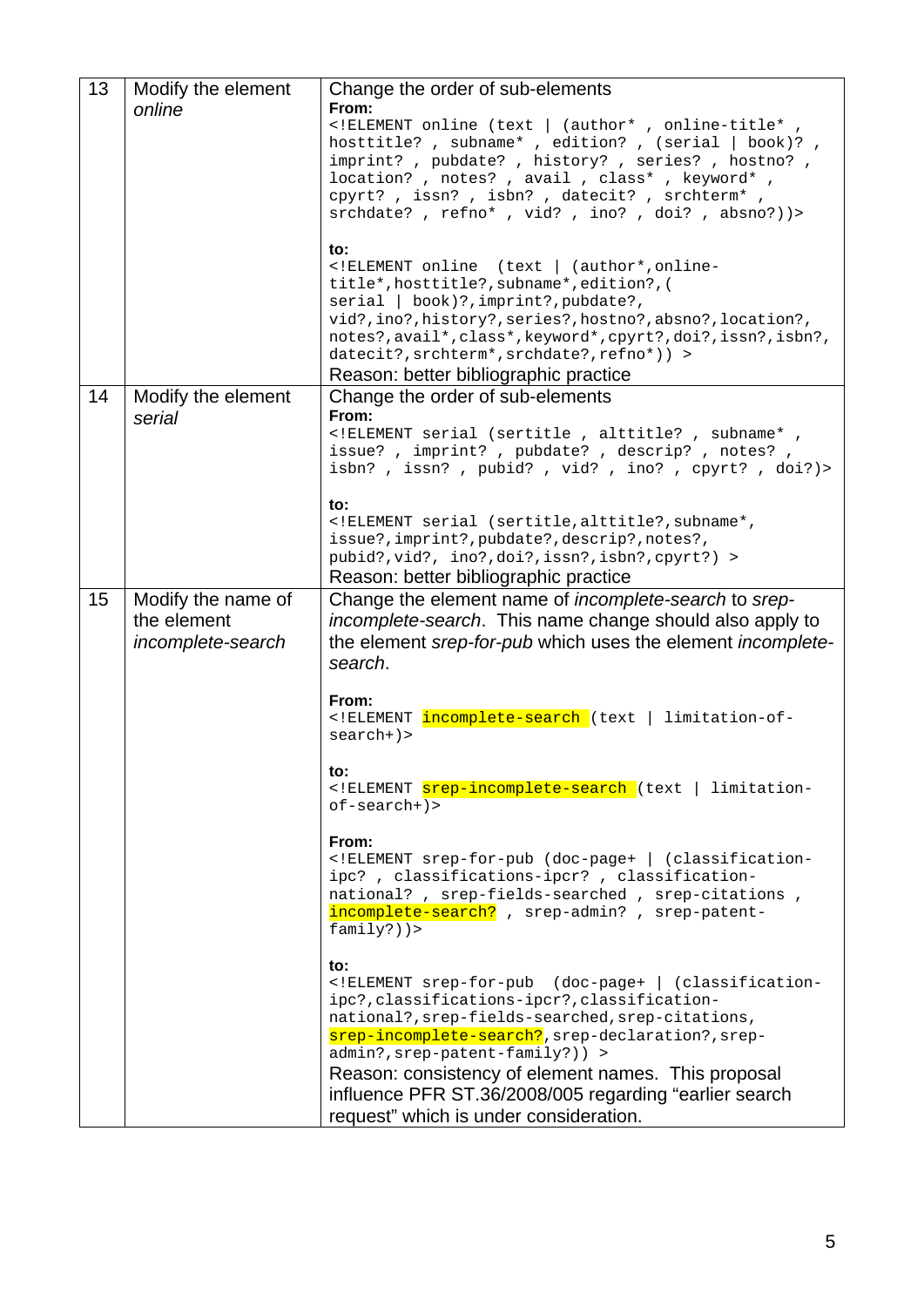| 16 | Modify the element<br>srep-claims-info                                                                             | Change the element to add optional sub-elements:<br><b>From</b>                                                                      |
|----|--------------------------------------------------------------------------------------------------------------------|--------------------------------------------------------------------------------------------------------------------------------------|
|    |                                                                                                                    | ELEMENT srep-claims-info (clms-reason-1?, clms-<br reason-2?, clms-reason-3?)>                                                       |
|    | Add the elements<br>clms-incurring-fees-                                                                           |                                                                                                                                      |
|    | 1,                                                                                                                 | to<br>ELEMENT srep-claims-info (clms-reason-1?, clms-</th                                                                            |
|    | clms-incurring-fees-2                                                                                              | reason-2?, clms-reason-3?, clms-incurring-fees-1?, clms-<br>incurring-fees-2?) >                                                     |
|    |                                                                                                                    |                                                                                                                                      |
|    |                                                                                                                    | Add<br>ELEMENT clms-incurring-fees-1 (claim-num+)                                                                                    |
|    |                                                                                                                    | ELEMENT clms-incurring-fees-2 EMPTY                                                                                                  |
|    |                                                                                                                    | Reason: Required for EPO                                                                                                             |
| 17 | Modify<br>ENTITY %</th <th>Change the entity to add the sub-elements first-last-name<br/>and second-last-name</th> | Change the entity to add the sub-elements first-last-name<br>and second-last-name                                                    |
|    | name_group                                                                                                         |                                                                                                                                      |
|    |                                                                                                                    | From                                                                                                                                 |
|    |                                                                                                                    | ENTITY % name_group "((name   (prefix?, (last-name<br orgname), first-name?, middle-name?,                                           |
|    | Add the elements                                                                                                   | suffix?, iid?, role?, orgname?, department?, synonym*)),                                                                             |
|    | first-last-name and<br>second-last-name                                                                            | registered-number?)" >                                                                                                               |
|    |                                                                                                                    | to                                                                                                                                   |
|    |                                                                                                                    | ENTITY % name_group "((name   (prefix?, (last-name<br orgname),first-name?,middle-name?,first-last-name?,                            |
|    | <b>Agreed by Trilateral</b><br>and Spanish PO                                                                      | second-last-name?,<br>suffix?, iid?, role?, orgname?, department?, synonym*) ), reg<br>istered-number?)">                            |
|    |                                                                                                                    | Add:                                                                                                                                 |
|    |                                                                                                                    | <!-- First last name (father's family surname), for<br>some countries (such as Spain) is legally mandatory.<br>$--$                  |
|    |                                                                                                                    | ELEMENT first-last-name (#PCDATA)                                                                                                    |
|    |                                                                                                                    | <!--Second last name (mother's family surname), for<br>some countries (such as Spain) is legally mandatory.<br>$--&>$                |
|    |                                                                                                                    | ELEMENT second-last-name (#PCDATA)                                                                                                   |
|    |                                                                                                                    | This is a proposal to modify the PFR ST.36/2008/002<br>("second last name").                                                         |
|    |                                                                                                                    | This revised proposal suggests the following - any office,                                                                           |
|    |                                                                                                                    | such as the Spanish Office, where two last names are                                                                                 |
|    |                                                                                                                    | required do the following:                                                                                                           |
|    |                                                                                                                    | use <last-name> to store the complete name; eg. <last-<br>name&gt;Carreras Durbán</last-<br></last-name>                             |
|    |                                                                                                                    | use the optional two new sub-elements <first-last-name> and</first-last-name>                                                        |
|    |                                                                                                                    | <second-last-name> to capture each last name element</second-last-name>                                                              |
|    |                                                                                                                    | separately which then gives no ambiguity as to which is                                                                              |
|    |                                                                                                                    | which.                                                                                                                               |
|    |                                                                                                                    | Most offices use only < last-name > - they will be able to store<br>this data "as is" during receipt of data from offices and ignore |
|    |                                                                                                                    | the secondary data (if required)                                                                                                     |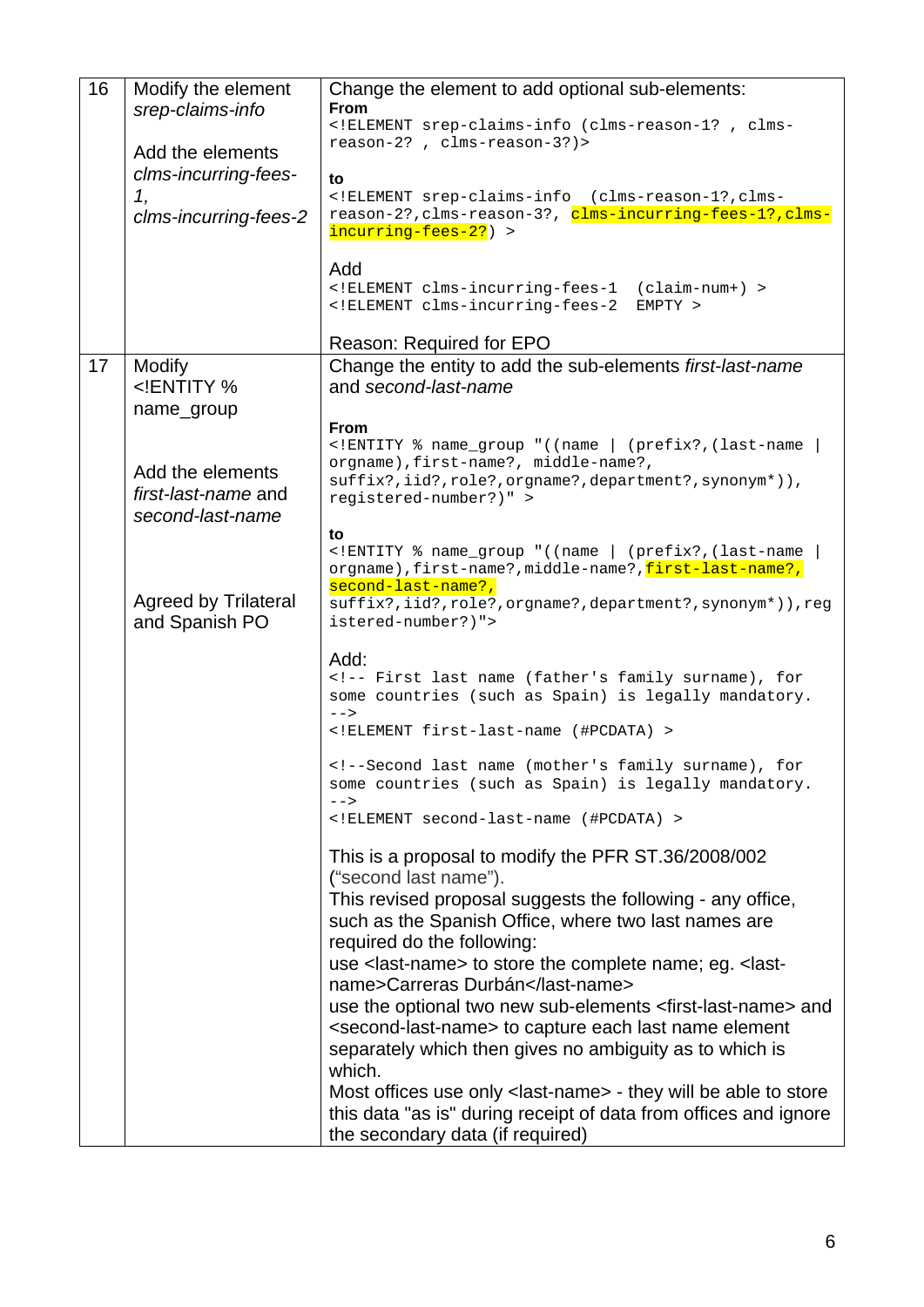## **Annex 1: srep-declaration**



These elements allow the current Form PCT/ISA/203 (April 2005) to be marked up in XML.

## **DTD:**

<!-- srep-declaration \*\*\*\*\*\*\*\*\*\*\*\*\*\*\*\*\*\*\*\*\*\*\*\*\*\*\*\*\*\*\*  $SR - DECTJARATTON$ \*\*\*\*\*\*\*\*\*\*\*\*\*\*\*\*\*\*\*\*\*\*\*\*\*\*\*\*\*\*\*

PCT USAGE:

Form PCT/ISA/2003 (April 2005)

 If no search is to be carried out the search examiner will complete Form PCT/ISA/203 (Declaration of Non-Establishment of International Search Report), see PCT INTERNATIONAL SEARCH AND PRELIMINARY EXAMINATION GUIDELINES, 9.03.

 Where the subject matter of all claims constitutes a subject excluded from the search where no meaningful search is possible for all of the claimed subject matter, a declaration of non-establishment of the international search report is issued pursuant to Article 17(2)(a) on Form PCT/ISA/203, see PCT INTERNATIONAL SEARCH AND PRELIMINARY EXAMINATION GUIDELINES, paragraph 9.40.

 When the information in the declaration cannot be formatted or additional information is needed, the information will formatted as text using the <additional-info> element.

The phase attribute contains the code of the procedure, e.g. PCT, EP, US,  $\dots$  and permits the reuse of the present DTD in national phases. Its values has been defaulted to PCT.

 For regional/national phases, the elements srep-declaration-subject-matter, srep-declaration-part, srep-declaration-sequence-listing, additional-info will probably be irrelevant. Therefore the alternative use of elements <heading> and <p> enable the entry of text specific to the regional/national phases.

+++++++++++++++++++++++++++++++++++++++

Form Layout:

 This International Searching Authority hereby declares, according to Article 17(2)(a), that no international search report will be established on the international application for the reasons indicated below.

- 1. ( ) The subject matter of the international application relates to:
	- a. ( ) scientific theories
	- b. ( ) mathematical theories
	- c. ( ) plant varieties
	- d. ( ) animal varieties
	- e. ( ) essentially biological processes for the production of plants and animals, other than microbiological processes and the products of such processes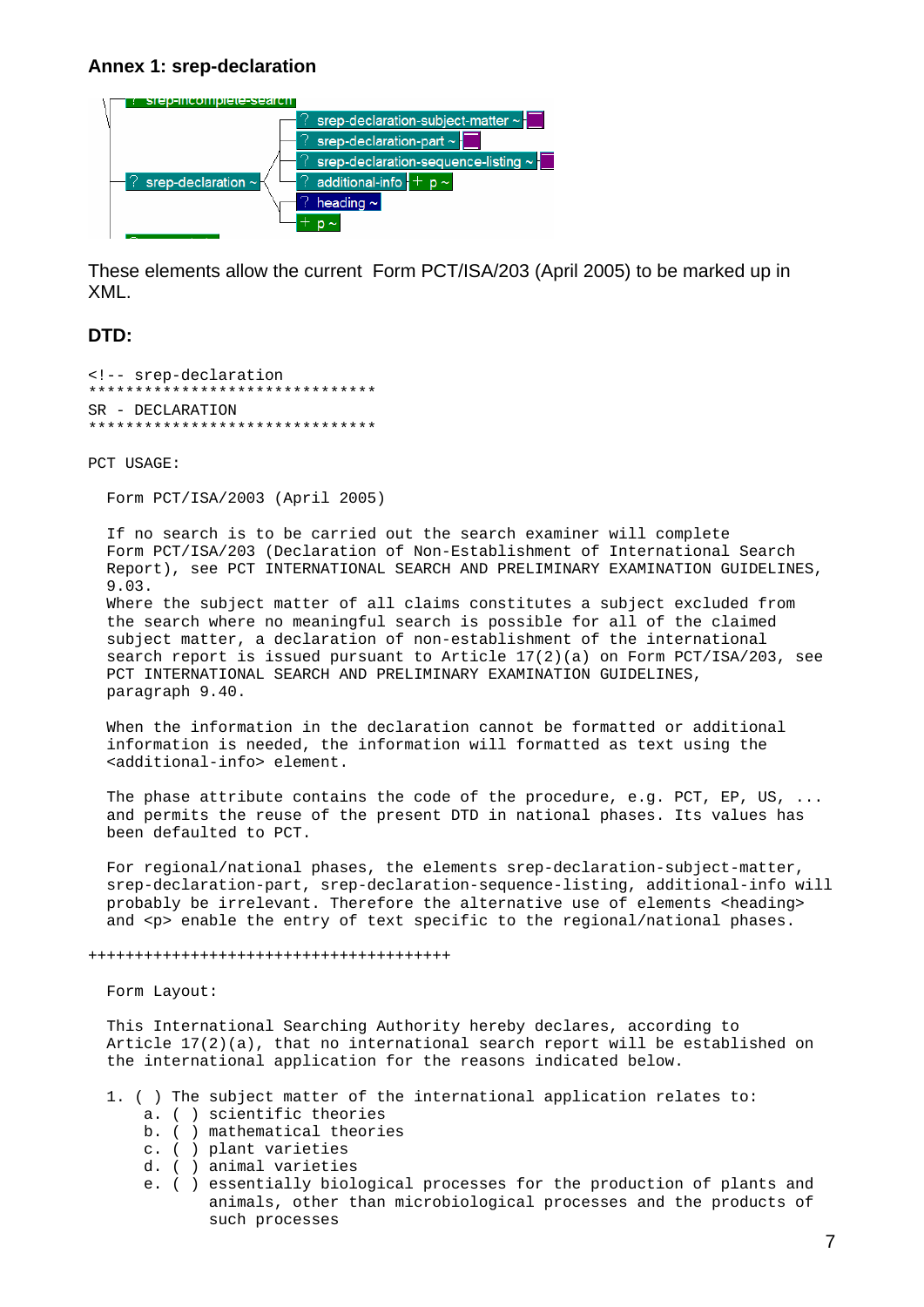- f. ( ) schemes, rules or methods of doing business
- g. ( ) schemes, rules or methods of performing purely mental acts
- h. ( ) schemes, rules or methods of playing games
- i. ( ) methods for treatment of the human body by surgery or therapy
- j. ( ) methods for treatment of the animal body by surgery or therapy
- k. ( ) diagnostic methods practised on the human or animal body
- l. ( ) mere presentations of information

 m. ( ) computer programs for which this International Searching Authority is not equipped to search prior art

- 2. ( ) The failure of the following parts of the international application to comply with prescribed requirements prevents a meaningful search from being carried out:
	- ( ) the description ( ) the claims ( ) the drawings
- 3. ( ) A meaningful search could not be carried out without the sequence listing; the applicant did not, within the prescribed time limit:
	- ( ) furnish a sequence listing on paper complying with the standard provided for in Annex C of the Administrative Instructions, and such listing was not available to the International Searching Authority in a form and manner acceptable to it.
	- ( ) furnish a sequence listing in electronic form complying with the standard provided for in Annex C of the Administrative Instructions, and such listing was not available to the International Searching Authority in a form and manner acceptable to it.
	- ( ) pay the required late furnishing fee for the furnishing of a sequence listing in response to an invitation under Rule 13ter.1(a) or (b).
- 4. ( ) A meaningful search could not be carried out without the tables related to the sequence listings; the applicant did not, within the prescribed time limit, furnish such tables in electronic form complying with the technical requirements provided for in Annex C-bis of the Administrative Instructions, and such tables were not available to the International Searching Authority in a form and manner acceptable to it.
- 5. Further comments:

+++++++++++++++++++++++++++++++++++++++

 $--&>$ 

<!ELEMENT srep-declaration ((srep-declaration-subject-matter?, srepdeclaration-part?,srep-declaration-sequence-listing?, additional-info?) | (heading?, p+)) >

<!ATTLIST srep-declaration phase CDATA "PCT">

 $<$ ! $-$ 

Form PCT/ISA/203 (April 2005)

 When it has been established that the subject-matter of the international application falls into one of the exceptions set out in Rule 39, point 1. of Form PCT/ISA/203 (April 2005) is completed by selecting the exception.

+++++++++++++++++++++++++++++++++++++++

 Form Layout (see comment of srep-declaration for detailed description of the form)

Whenever the tag <srep-declaration-subject-matter> is present box 1 is crossed.

 Whenever the value of the following attribute is 'yes', the associated box should be crossed.

attribute box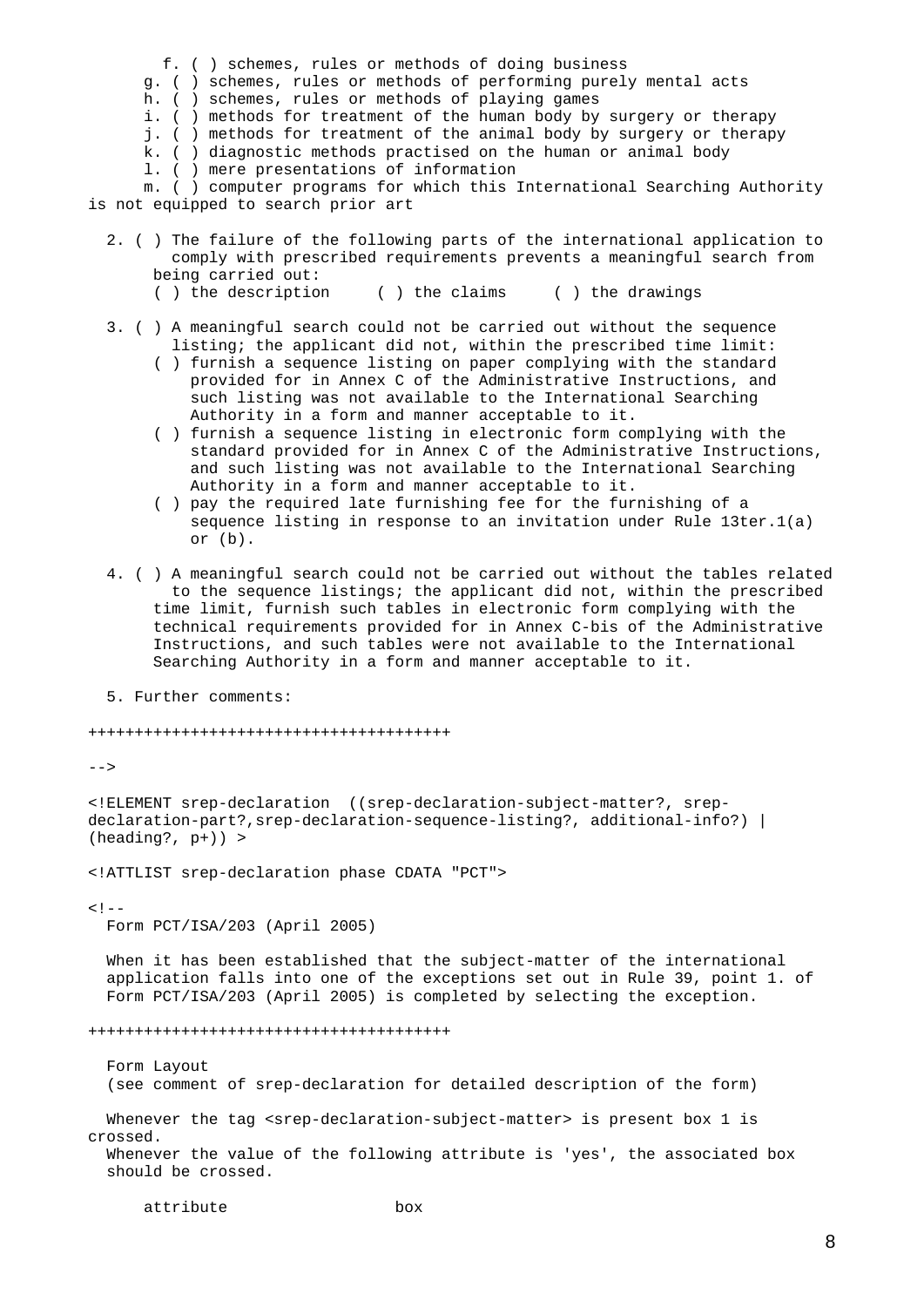```
scientific-theories 1.a
     mathematic-theories 1.b
      plant-varieties 1.c 
      animal-varieties 1.d 
      bio-processes 1.e 
      business 1.f 
     mental-act 1.g
      games 1.h 
     treatment-human 1.i
     treatment-animal 1.j
     diagnostic-methods 1.k
      presentation-information 1.l 
      computer-program 1.m 
+++++++++++++++++++++++++++++++++++++++ 
--<!ELEMENT srep-declaration-subject-matter EMPTY> 
<!ATTLIST srep-declaration-subject-matter 
            scientific-theories ( yes | no ) #IMPLIED 
           mathematic-theories ( yes | no ) #IMPLIED
            plant-varieties ( yes | no ) #IMPLIED 
           animal-varieties ( yes | no ) #IMPLIED
            bio-processes ( yes | no ) #IMPLIED 
            business ( yes | no ) #IMPLIED 
            mental-act ( yes | no ) #IMPLIED 
            games ( yes | no ) #IMPLIED 
 treatment-human ( yes | no ) #IMPLIED 
 treatment-animal ( yes | no ) #IMPLIED 
            diagnostic-methods ( yes | no ) #IMPLIED 
            presentation-information ( yes | no ) #IMPLIED 
            computer-program ( yes | no ) #IMPLIED> 
< 1 - - Form PCT/ISA/203 (April 2005) 
  Point 2. of Form PCT/ISA/203 (April 2005) indicates which part(s) of the 
  international application are subject to the issuance of the declaration 
  under Article 17(2)(a). 
+++++++++++++++++++++++++++++++++++++++ 
  Form Layout 
  (see comment of srep-declaration for detailed description of the form) 
 Whenever the tag <srep-declaration-part> is present box 2 is crossed. The
  corresponding box of each attribute should be crossed when its value is 
   'yes'. 
+++++++++++++++++++++++++++++++++++++++ 
--<!ELEMENT srep-declaration-part EMPTY> 
<!ATTLIST srep-declaration-part 
            description ( yes | no ) #IMPLIED 
            claims ( yes | no ) #IMPLIED 
            drawings ( yes | no ) #IMPLIED > 
< ! - - Form PCT/ISA/203 (April 2005)
```
 Points 3. and 4. of Form PCT/ISA/203 (April 2005) indicate deficiencies of the international application related to sequence listings which are subject to